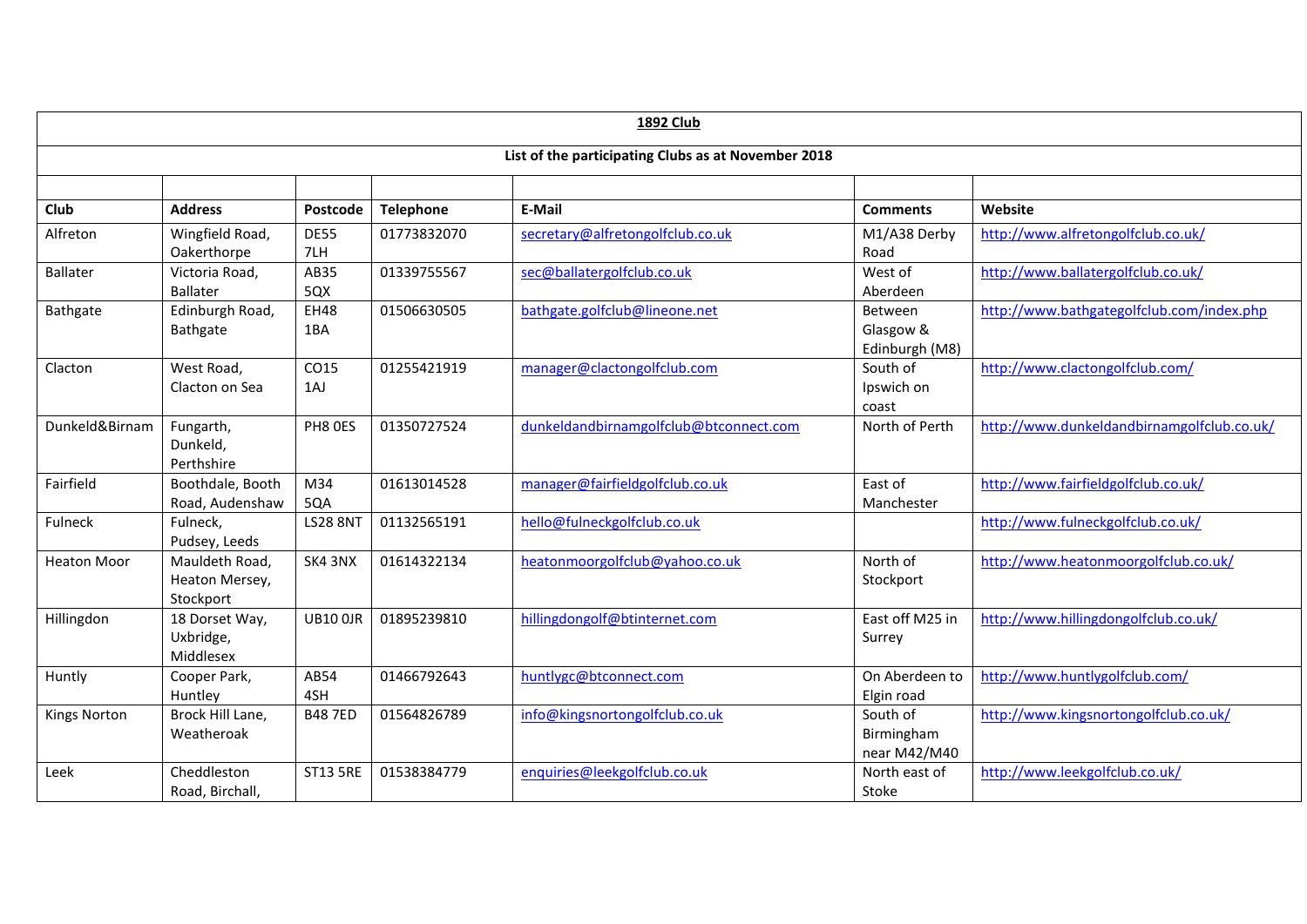|                 | Leek, Staffs      |                 |                  |                                       |                  |                                           |
|-----------------|-------------------|-----------------|------------------|---------------------------------------|------------------|-------------------------------------------|
| Marple          | Barnsfold Road,   | SK6 7EL         | 01614272311/9525 | secretary@marple-golf-club.co.uk      | South east of    | http://www.marplegolfclub.co.uk/          |
|                 | Marple, Stockport |                 |                  |                                       | Stockport        |                                           |
| Mid Herts       | Lower Gustard     | AL4 8RS         | 01582832242      | secretary@mid-hertsgolfclub.co.uk     | South east of    | http://www.mid-hertsgolfclub.co.uk/       |
|                 | Wood,             |                 |                  |                                       | Luton            |                                           |
|                 | Wheathampstead,   |                 |                  |                                       |                  |                                           |
|                 | St Albans         |                 |                  |                                       |                  |                                           |
| Mortonhall      | 231 Braid, Road,  | EH10            | 0131 447 6974    | info@mortonhallgc.co.uk               | 10 minutes       | www.mortonhallgc.co.uk                    |
|                 | Edinburgh         | 6PB             |                  |                                       | from city centre |                                           |
| Moseley         | Springfield Road, | <b>B147DX</b>   | 0121 444 4957    | admin@moseleygolfclub.co.uk           |                  | www.moseleygolfclub.co.uk                 |
|                 | Kings Heath       |                 |                  |                                       |                  |                                           |
|                 | Birmingham        |                 |                  |                                       |                  |                                           |
| Newcastle       | 60 Ponteland      | NE5 3JW         | 01912869998      | info@newcastleunitedgolfclub.co.uk    |                  | http://www.newcastleunitedgolfclub.co.uk/ |
| United          | Road              |                 |                  |                                       |                  |                                           |
| Peebles         | Kirkland Street,  | <b>EH45</b>     | 01721720197      | secretary@peeblesgolfclub.com         | Scottish         | http://www.peeblesgolfclub.com/           |
|                 | Peebles           | 8EU             |                  |                                       | borders          |                                           |
| Petersfield     | Tankerdale Lane,  | GU33            | 01730895165      | manager@petersfieldgolfclub.co.uk     | North of         | http://www.petersfieldgolfclub.co.uk/     |
|                 | Liss, Hampshire   | 7QY             |                  |                                       | Portsmouth       |                                           |
| Preston         | Fulwood Hall      | PR2 8DD         | 01772700011      | secretary@prestongolfclub.com         | East J31A of M6  | http://www.prestongolfclub.com/           |
|                 | Lane, Preston     |                 |                  |                                       |                  |                                           |
| Richmond        | Richmond (Yorks)  | <b>DL10 5EX</b> | 01748823231      | secretary@richmondyorksgolfclub.co.uk | Richmond         | http://www.richmondyorksgolfclub.co.uk/   |
|                 | Golf Club, Bend   |                 |                  |                                       |                  |                                           |
|                 | Hagg, Richmond    |                 |                  |                                       |                  |                                           |
| Royston         | Baldock Road,     | <b>SG8 5BG</b>  | 01763243476      | office@roystongolfclub.co.uk          |                  | http://www.roystongolfclub.co.uk/         |
|                 | Royston,          |                 |                  |                                       |                  |                                           |
|                 | Hertfordshire     |                 |                  |                                       |                  |                                           |
| Stourbridge     | Worcester Lane,   | DY8 2RB         | 01384395566      | secretary@stourbridgegolfclub.co.uk   | West of          | http://www.stourbridge-golf-club.co.uk/   |
|                 | Pedmore,          |                 |                  |                                       | Birmingham       |                                           |
|                 | Stourbridge       |                 |                  |                                       |                  |                                           |
| South Beds      | Warden Hill Road, | LU27AE          | 01582 591500     | office@southbedsgolfclub.co.uk        |                  |                                           |
|                 | Luton,            |                 |                  |                                       |                  |                                           |
|                 | Bedfordshire      |                 |                  |                                       |                  |                                           |
| South Stafford- | Danescourt Road,  | WV6             | 01902 751065     | suelebeau@southstaffsgc.co.uk         |                  |                                           |
| shire           | Tettenhall,       | 9BQ             |                  |                                       |                  |                                           |
|                 | Wolverhampton     |                 |                  |                                       |                  |                                           |